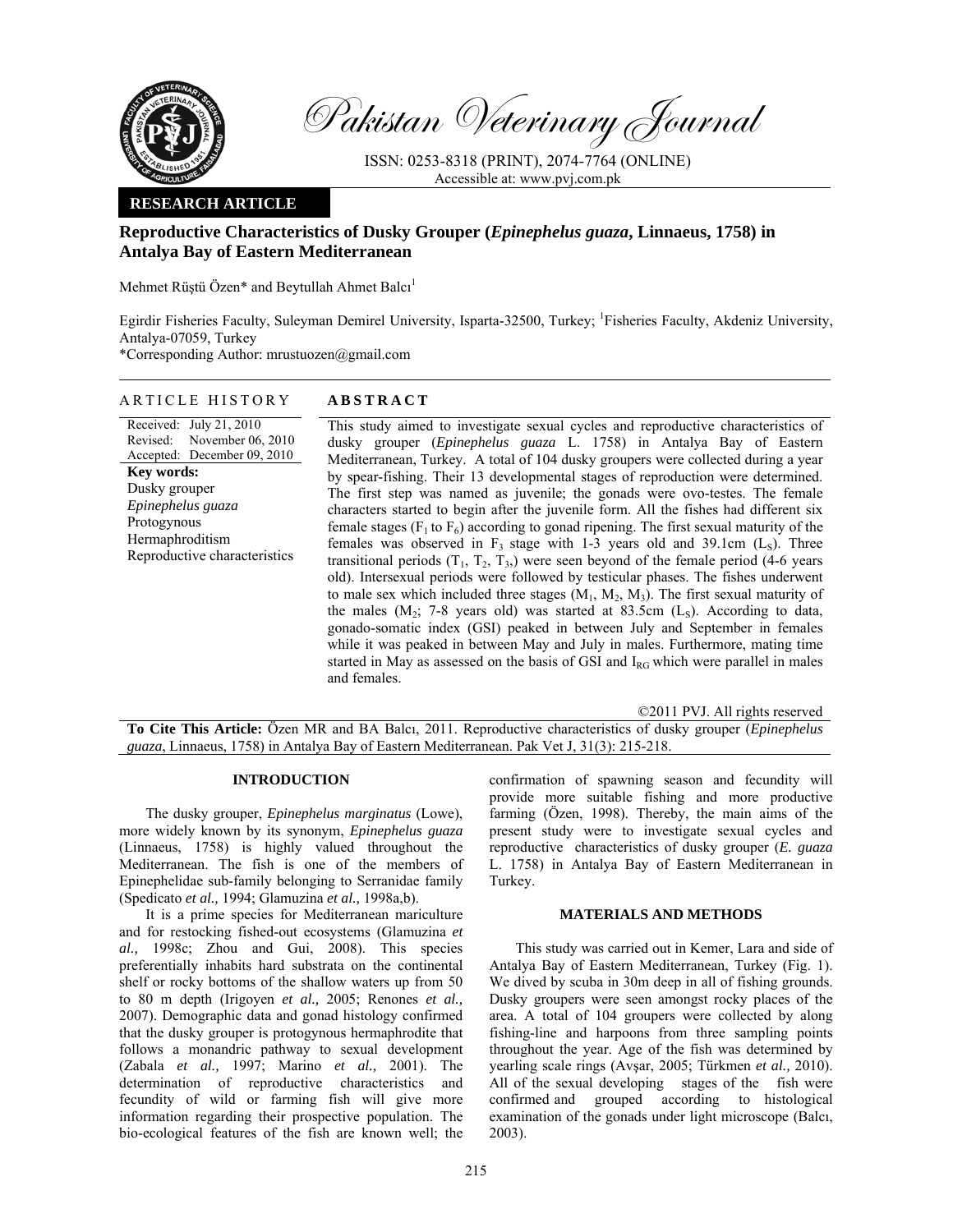

**Fig. 1:** Capture locations (C) for dusky grouper (*Epinephelus guaza* L. 1758)

Total body weight and gonad weights were measured for the calculation of gonado-somatic index  $(GSI = \text{gonad})$ weight (g)/body weight (g) x 100%) (De Vlaming *et al.,*  1982; Ntiba and Jaccarini, 1990; Avşar, 2005). The data of relative gonadal index  $(I_{RG})$  were used for the determination of reproductive period of hermaphrodite fishes alternatively to GSI's. Because the maturity stages of this kind of fishes has different period, hence, GSI data can't provide homogeneity among different ovarian maturation. During each growing period, individual body weight of male and female fish was calculated along with individual gonadal weight which subjected to regression  $I_{RG}$  data. The  $I_{RG}$  of the fish in this study was calculated according to the formula:  $I_{RG} = W_G$  x  $S^{-bj}$ ; Where  $W_G$ : Gonadal weight, S: body size, bj: parameters of gonadal stages (De Vlaming *et al.,* 1982; Ericson *et al.,* 1985; Marino *et al.,* 2001). The eggs were cleaned from connective tissue; dried, counted and gonads were weighed. Fecundity was computed in such fishes by applying common formula (F=gonad weight x egg number/egg weight) (Avşar, 2005). Statistical analyses were performed using SPSS v.9.0 for Windows. Analysis of variance (ANOVA) was used and statistical significance was set at P<0.05 (Özdamar, 2001).

#### **RESULTS**

Dusky groupers more often found during the spring while rare in the winter (Water Temperature: WT=11.3°C). The fish started their mating activities in spring (May, WT=16.5°C) to summer (June, WT= 27.6°C) in each of three sampling points. Hence, the bigger ones of the fishes were come out from their caverns.

#### **Fecundity and Gonado-somatic Index**

The egg diameters ranged from 725 to 965 µm and the number of eggs found were from 66304 to 651654. On an average, 37 female fish had 358979 eggs. Large oocytes started to develop when sea water temperature reached up to 20°C after July. The fishes of three stations have age from  $0^+$  to 11; body weight from 300 to 20000g and body length measured from 24 to 111cm.

GSI reached maximum level in the summer when water temperature exceeded 20°C. The mating of dusky grouper (*Epinephelus guaza* L. 1758) occurred in between May and July (Fig. 2).



**Fig. 2:** Monthly changes of GSI and IRG data in female and male dusky grouper in Antalya Bay

#### **Relative Gonad Index**

The peak of  $I_{RG}$  was seen in May and November (Fig. 2). I<sub>RG</sub> data ranged from  $0.30$  to  $5.71$ . A comparison with IRG data and GSI according to months and water temperature has been given in Table 1. Sexual life of the fish was identified mainly into four sexual developmental stages according to their histological features. These were: Juvenile (J) stage (immature female), mature female  $(F_{1-6})$ , transitional phases  $(T_{1-3})$  and male stages  $(M_{1-3})$ .

#### **DISCUSSION**

 In the leopard grouper adults formed spawning aggregation of 150 – 700 individuals at specific sites from late April through early June (Erisman *et al.,* 2007). Reñones *et al.* (2007) reported that some study area in the Mediterranean and age of the captured fish, accordingly were 1-7 years in Egypt and East Algeria and in East and North Tunisian grouper were 1-16 and 0-36 years old, respectively while Balearic Island's grouper (Western Mediterranean) were 0-61 years old. In the present study, captured fish age ranged from 0 to 11 years (n=104).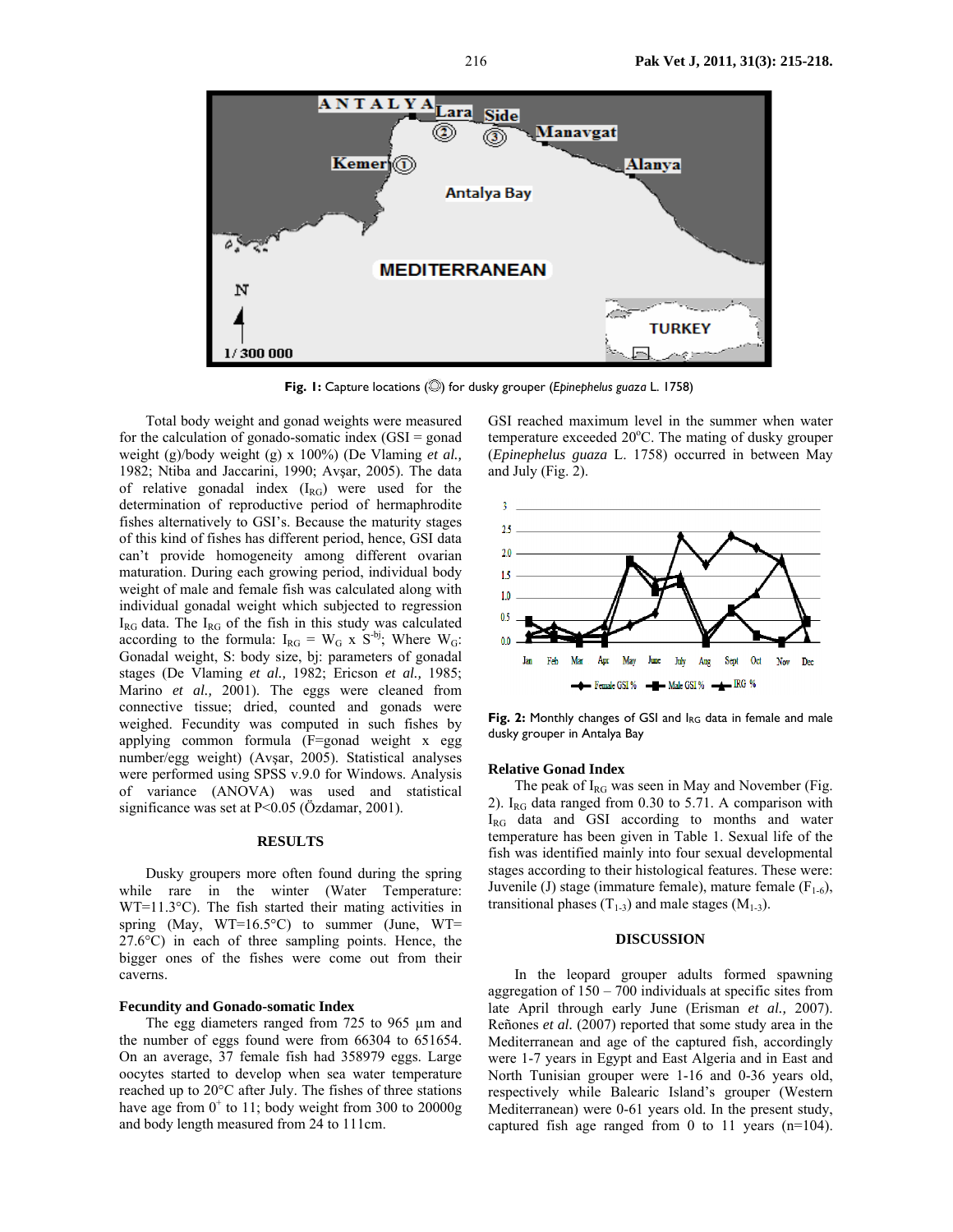|        |                           | Table 1: Monthly frequency of maturity stages of female, transitional and males of dusky grouper (Epinephelus guaza) in Antalya Bay, |  |  |  |  |  |  |  |
|--------|---------------------------|--------------------------------------------------------------------------------------------------------------------------------------|--|--|--|--|--|--|--|
| Turkey |                           |                                                                                                                                      |  |  |  |  |  |  |  |
|        | $Area$ $N_{\text{const}}$ |                                                                                                                                      |  |  |  |  |  |  |  |

|       |                                            | Age (Tears)                                                           |                |              |                                     |                |            |            |                                   |             |                          |                |                                     |
|-------|--------------------------------------------|-----------------------------------------------------------------------|----------------|--------------|-------------------------------------|----------------|------------|------------|-----------------------------------|-------------|--------------------------|----------------|-------------------------------------|
| Month | $0 - 1 +$                                  | $  -   ^+$                                                            | l*-III*        | $II - III^+$ | $II^*$ -IV                          | $III+-IV+$     | III-V      | $IV - V^+$ | $IV^*$ - VI                       | $V^*$ - VII | $VI^*$ -VII <sup>+</sup> | $VII^+ IX$     | VIII*-XI                            |
|       |                                            |                                                                       | F <sub>2</sub> | $F_{3}$      | F <sub>4</sub>                      | F <sub>5</sub> | $F_6$      |            | т,                                | I٠          | $M_{\rm L}$              | M <sub>2</sub> | $M_3$                               |
| Jan.  | $n=17(80.9) n=2(9.5)$                      |                                                                       |                |              |                                     |                |            | $n=1(4.8)$ |                                   |             | $n=1$ (4.8)              |                |                                     |
| Feb.  |                                            | $n=3(37.5)$ $n=3(37.5)$ $n=1(12.5)$                                   |                |              |                                     |                |            |            |                                   |             | $n=1$ (12.5)             |                |                                     |
| Mar.  | $n=3(60)$                                  | $n=1(20)$                                                             | $n=1(20)$      |              |                                     |                |            |            |                                   |             |                          |                |                                     |
| Apr.  |                                            | $n=1(25)$                                                             | $n=2(50)$      |              | $n=1(25)$                           |                |            |            |                                   |             |                          |                |                                     |
| May   |                                            | $n=6(27.2)$ $n=1(4.54)$ $n=3(13.6)$ $n=1(4.5)$ $n=3(13.6)$ $n=1(4.5)$ |                |              |                                     |                |            |            | $n=1(4.5)$ $n=1(4.5)$ $n=1(4.54)$ |             |                          | $n=2(9.1)$     | n=2(9.1)                            |
| Jun.  | $n=2(12.5)$                                |                                                                       |                |              | $n=2(12.5)$ $n=5(31.2)$ $n=2(12.5)$ |                |            |            | $n=1(6.25)$ n= $1(6.25)$          |             | $n=2$ (12.5) $n=1$ (6.3) |                |                                     |
| Jul.  |                                            |                                                                       |                |              | $n=1(14.3)$                         |                |            |            |                                   |             |                          |                | $n=2(28.5)$ $n=2(28.5)$ $n=2(28.5)$ |
| Aug.  |                                            |                                                                       |                | $n=1(100)$   |                                     |                |            |            |                                   |             |                          |                |                                     |
| Sep.  |                                            |                                                                       |                |              |                                     |                | $n=1(20)$  |            |                                   | $n=1(20)$   |                          | $n=2(40)$      | $n=1(20)$                           |
| Oct.  |                                            |                                                                       |                |              |                                     |                | $n=4(100)$ |            |                                   |             |                          |                |                                     |
| Nov.  | $n=2(40)$                                  |                                                                       |                |              |                                     |                | $n=2(40)$  |            |                                   | $n=1(20)$   |                          |                |                                     |
| Dec.  | $n=5(83.3)$                                |                                                                       |                |              |                                     |                |            |            |                                   |             | $n=1(16.6)$              |                |                                     |
| n     | 38                                         | 8                                                                     |                |              | 10                                  |                |            |            |                                   |             |                          |                |                                     |
|       | Figure in parenthesis indicate percentage. |                                                                       |                |              |                                     |                |            |            |                                   |             |                          |                |                                     |

It has been reported the dusky grouper *E. guaza* L. 1758 were a protogynous hermaphrodite that follow a monandric pathway to sexual development (Marino *et al.,* 2001). Gonadal indices commonly are used to quantify reproductive condition of fishes (Ericson *et al.*, 1985; Avşar, 2005). But, allometric gonadal growth data might be inappropriate. Hence, Ericson *et al.* (1985) applied relative gonadal index  $(I_{RG})$  as a new model which was developed to quantify the reproductive condition of fishes independent of body sizes. Marino *et al.* (2001) used also the same model  $(I_{RG})$  in the identification of reproductive stages of dusky grouper. In the present study, it was observed a protogynous hermaphroditism that follows a monandric pathway to sexual development in the southern Mediterranean grouper, *E. guaza* L. 1758 too. Bertoncini et al. (2003) noted that age and sexual inversion rates of hermaphrodite fishes are characteristics according to specific geographic region. As evident from literature on sexual characteristics of the grouper, it was also seen that they mature as female but transform into male after a sex reversal (Marino *et al.,* 2001; Zhou and Gui, 2008). Ericson *et al.* (1985) claimed that relative gonadal index is independent of fish size. This index is capable of removing the dependence on gonadal size on fish size. So it was found to be more appropriate than the GSI. In other studies, the examination of monthly changes in periodicity of reproduction of grouper was also utilized relative gonad index (IRG) instead of GSI (Marino *et al.,*  2001).

Not only sexual developmental stages of the trial fish according to relative gonadal index  $(I_{RG})$  method (Ericson *et al.,* 1985) were determined, but GSI model to quantify reproductive condition was also used in the present study. Marino *et al.* (2001) reported that females of the dusky groupers from the Southern Mediterranean reached first sexual maturity have length 43.8cm  $L_s$  (Smallest length) for females, 81.3cm  $L_s$  for males. Adult sex ratio during the reproductive period was 3.5:1 females to males. Gonads were ripe from early May and spawning occurred from June until early September. Transitional individuals accounted for 9% of sampled of adult population. Sex change occurred in fish at weight of 5-6kg and 69-93cm of the  $L_s$  range (Glamuzina *et al.,* 1998c; Marino *et al.,* 2001). The

reproductive characteristics of other hermaphrodite grouper species showed that may affect stock sustainability. Now-adays it is known that some protogynous stocks may be vulnerable to fishing than are comparable gonochoristic stocks in Brazilian waters (Bertoncini *et al.,* 2003).

In the present work, body length in the first sexual maturity  $(F_3)$  were measured 39.1cm  $[L_5]$  in female and 83.5cm  $[L<sub>s</sub>]$  in male and body weight in the first sexual maturity  $(F_3)$  was 1692.5g in female, and 9943.3g in male  $(M<sub>2</sub>)$ . Adult sex ratio during the reproductive period was determined 2:1 female to male. It was accounted 19.2% for females and 18.2% males while transitional individual was 4.8% part of the whole adult population.

From the results of the present study, it can be concluded that propagation of the dusky grouper (*E. guaza*) has annual cycle and monandric protogynous hermaphroditic characteristics. Reproductive season occur at 20° C in summer time (from June to August) in Easter Mediterranean of Antalya Bay in Turkey. Published information on the biology and ecology of the grouper is very scarce except for information that one commercial producer keep brood stock (Glamuzina *et al.,* 2000). Further studies on the growth of this grouper species are needed in order to establish a clear picture of the growth performances at ambient conditions (i.e. cages) and recirculation systems.

#### **Acknowledgment**

This study was partly taken from Master thesis of B. Ahmet BALCI (MSc thesis entitled "Seasonal gonadal development and determination of sexuel maturity age of dusky grouper (*Epinephelus guaza* L. 1758) in Antalya Bay") and was supported by the Research Fund of Süleyman Demirel University (Project Number: 0496).

#### **REFERENCES**

- Avşar D, 2005. Balıkçılık Biolojisi ve Populasyon Dinamiği. Nobel Kitabevi. Adana, (In Turkish), pp: 332.
- Balcı BA, 2003. Seasonal gonadal development and determination of sexuel maturity age of dusky grouper (*Epinephelus guaza* L.1758) in Antalya Bay. Msc.Thesis, Science Institude of Suleyman Demirel University, Eğirdir, Isparta-Turkey, pp: 79 (In Turkish).
- Bertoncini AA, LF Machado, M Hostim-Silva and JP Barreiros, 2003. Reproductive biology of the dusky